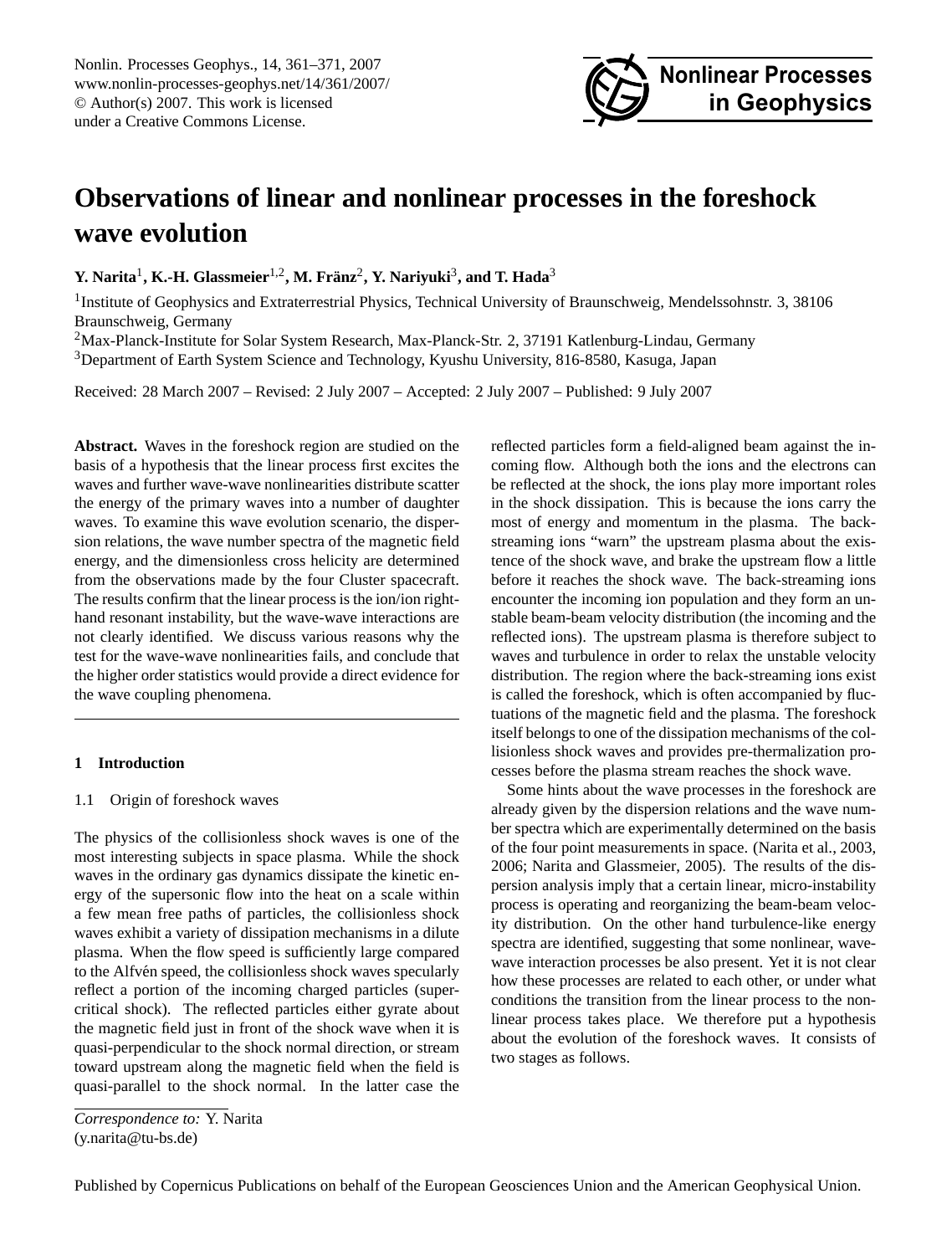#### 1.2 Stage 1 – parent wave excitation

We assume that the primary waves are excited by the ion/ion right-hand resonant instability for the following reasons. In the linearized Vlasov equation model, the field-aligned ion beam injected into a plasma is subject to three kinds of electromagnetic micro-instabilities: right-hand resonant, lefthand resonant, and non-resonant ion/ion instabilities. Here the term "ion/ion" means the core ions and the beam ions. These instabilities are well documented by [Gary](#page-10-3) [\(1993\)](#page-10-3). These instabilities are linear in the sense that the fluctuation amplitude (or the envelope of the fluctuation) grows exponentially as a function of time.

The right-hand instability stems from a resonance between the ion beam and the right-hand circularly polarized wave and it is the fastest growing under typical foreshock parameters. The instability excites the waves propagating along the magnetic field. The waves follow the magnetosonic/whistler branch in the dispersion relation, which becomes the Alfvén waves at the small wave number limit. Here we mean the Alfvén waves by the ones that satisfy the dispersion relation  $\omega = k_{\parallel} V_A$ , where  $\omega$  denotes the frequency,  $k_{\parallel}$  the wave number parallel to the mean magnetic field, and  $V_A$  the Alfvén speed. The maximum growth rate is typically at the wave number  $|k_{\parallel}V_A/\Omega_p|\approx 0.1$ , where  $\Omega_p$  denotes the ion cyclotron frequency. We assume protons for the ions (subscript *p*). In observations the waves are often termed as the Alfvén waves, as they propagate along the background magnetic field. The experimentally determined dispersion relations confirm the magnetosonic/whistler branch [\(Narita et al.,](#page-10-0) [2003;](#page-10-0) [Narita and Glassmeier,](#page-10-2) [2005\)](#page-10-2).

The resonance between the left-hand polarized waves and the ion beam is also possible, but it is easier to excite the right-hand mode under cool beam conditions because at the low thermal velocities of the beam there are only few ions which can resonate with the left-hand mode. While the righthand and the left-hand resonant modes excite waves parallel to the ion beam direction, the non-resonant mode excites waves in the opposite direction. The non-resonant mode is basically a firehose instability, caused by the inertia of the fast ion beam exerting a centrifugal force on the bent magnetic field. This mode has a larger threshold to grow, since it has to overcome the restoring forces of perpendicular pressure.

## 1.3 Stage 2 – daughter wave excitation

When the primary wave amplitude exceeds a certain threshold, excess power spills into the daughter waves at the expense of the primary wave. If the amplitude is increased further, the daughter waves generate further daughter waves successively. Hence doubling the wave amplitude may not be stable any more but result in a cascade of daughter waves. Such a process represents the wave-wave nonlinearities and is referred to as the parametric instabilities.

The parametric instabilities themselves exhibit different processes between the high and the low  $\beta$  regimes, where  $\beta = p_{th}/p_m$ , the ratio of the thermal to the magnetic pressure. The decay of circularly polarized, parallel-propagating Alfvén waves with respect to the mean magnetic field through the nonlinear interaction was first suggested by [Galeev et al.](#page-10-4) [\(1963\)](#page-10-4) and [Sagdeev and Galeev](#page-10-5) [\(1969\)](#page-10-5), where a parent Alfvén wave collapses into plasma density fluctuations and a backward-propagating daughter Alfvén wave (decay instability). This process was studied in detail using dispersion relations for ideal magnetohydrodynamics (MHD) [\(Derby,](#page-9-0) [1978;](#page-9-0) [Goldstein,](#page-10-6) [1978\)](#page-10-6). However, Alfvén waves are also subject to "modulational instability", where all the daughter waves propagate in the same direction as the parent wave [\(Mio et al.,](#page-10-7) [1976;](#page-10-7) [Mjølhus,](#page-10-8) [1976;](#page-10-8) [Nariyuki and Hada,](#page-10-9) [2006a\)](#page-10-9). These two instability processes have been systematically studied in the framework of the Hall-MHD [\(Longtin](#page-10-10) [and Sonnerup,](#page-10-10) [1986;](#page-10-10) [Terasawa et al.,](#page-10-11) [1986;](#page-10-11) [Wong and Gold](#page-10-12)[stein,](#page-10-12) [1986\)](#page-10-12) and it was found that the dispersion plays an important role and the different instability processes prefer different plasma  $\beta$  regimes. While the decay instability is more characteristic to the low  $\beta$  conditions, the modulational instability dominates under the high- $\beta$  conditions. For  $\beta$  of the order of unity ( $\beta \approx 1$ ) the beat instability plays also an important role [\(Hollweg,](#page-10-13) [1994\)](#page-10-13).

For simplicity we assume the following scenario for the second stage of the foreshock wave evolution. The parent wave excited at the first stage by the right-hand resonant instability is subject to the decay instability, generating backward propagating waves (with respect to the parent wave direction) in the low  $\beta$  regime, while it is subject to the modulational instability, generating forward propagating waves in the high  $\beta$  regime (modulational instability). Therefore the cascade of the daughter waves results in both forward and backward propagating waves in the low  $\beta$  regime, and only forward in the high  $\beta$  regime.

#### 1.4 Cross helicity

Examination on the above scenario is conveniently made by investigating the cross helicity density, defined as

$$
h_c = \mathbf{v} \cdot \frac{\mathbf{B}}{\sqrt{\mu_0 \rho_0}},\tag{1}
$$

where v,  $\mathbf{B}$ ,  $\mu_0$ ,  $\rho_0$  denote the flow velocity, the magnetic field, the permeability of free space, and the background mass density, respectively. The cross helicity density measures the correlation between the velocity and the magnetic field fluctuations, and its magnitude is maximized when the fluctuations are the Alfvénic,  $\mathbf{v} \propto \pm \mathbf{B}$ . We introduce the Elsässer variables

$$
z^{\pm} = v \pm \frac{B}{\sqrt{\mu_0 \rho_0}},\tag{2}
$$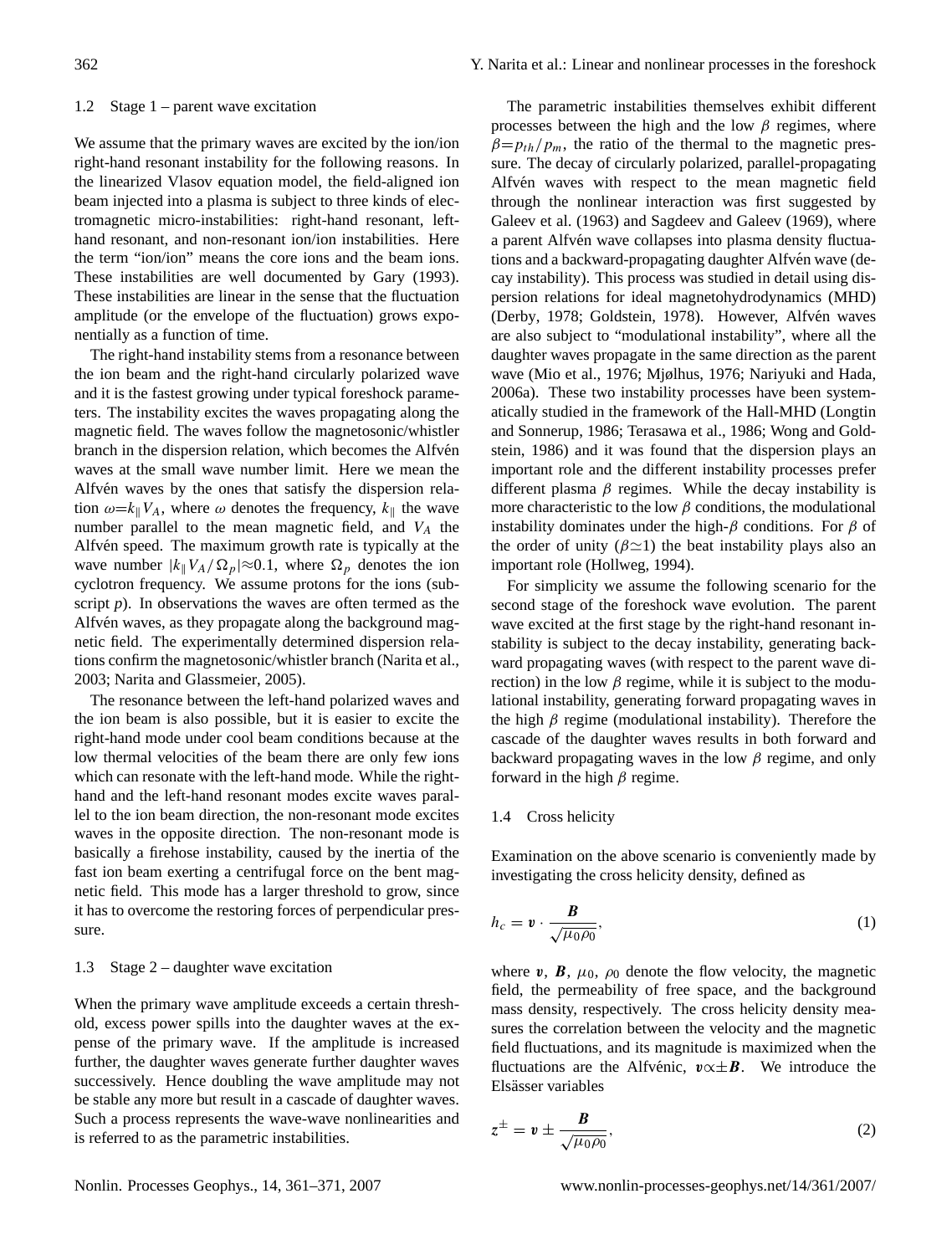in which case the cross helicity density is written in the form

$$
h_c = E^+ - E^-, \tag{3}
$$

where  $E^{\pm} = |z^{\pm}|^2$ . This means that the cross helicity is essentially a measure of the energy difference between the two oppositely propagating Alfvén waves. The cross helicity density can be normalized to unity as

$$
\sigma_c = \frac{E^+ - E^-}{E^+ + E^-}.
$$
\n(4)

For example,  $\sigma_c=1$  means the presence of the forward propagating (e.g. parallel to mean magnetic field) only, and vice versa. In the following we call  $\sigma_c$  simply the cross helicity.

#### 1.5 Test for the hypothesis

To test the hypothesis for the foreshock waves we assume the Alfvénic fluctuations and determine the cross helicity  $\sigma_c$ using the four point magnetic field data in the foreshock region ahead of the terrestrial bow shock. The cross helicity is investigated under various conditions of β. We expect from the hypothesis that the cross helicity is dependent on the values of  $\beta$ . The diminished cross helicity for lower  $\beta$  and the enhanced cross helicity for higher  $\beta$ , which results from the wave-wave interaction model at the second stage of the wave evolution.

In Sect. 2 we give brief introductions of the wave analysis methods: the dispersion relations, the wave number spectra, and the cross helicity. Those who are familiar with these methods may skip into Sect. 3, where we present the statistics of the cross helicity and its dependence on  $\beta$ .

#### **2 Wave analysis**

#### 2.1 Wave telescope estimator

The four point measurements enable one to determine the spectral density matrix as function of frequency  $\omega$  and wave vector  $k$ ,

$$
\mathbf{E}(\omega,\mathbf{k}) = \begin{pmatrix} E_{xx} & E_{xy} & E_{xz} \\ E_{yx} & E_{yy} & E_{yz} \\ E_{zx} & E_{zy} & E_{zz} \end{pmatrix} . \tag{5}
$$

While it is straightforward to determine the fluctuation amplitude at  $\omega$  simply by Fourier transforming the time series data, the amplitude at  $k$  is not easily obtained by the Fourier transform procedure because of the limited number of the measurement points. It is, however, possible to determine the matrix  $\mathbf{E}(\omega, k)$  when applying the so-called wave telescope estimator,

<span id="page-2-0"></span>
$$
\mathbf{E}(\omega, k) = \left[ \mathbf{V}^{\dagger} \mathbf{H}^{\dagger} \mathbf{M}^{-1} \mathbf{H} \mathbf{V} \right]^{-1}.
$$
 (6)

Here the matrix **M** is the  $12 \times 12$  cross spectral density matrix a function of frequency. It is determined by the measurements of the magnetic field fluctuations as

$$
\mathbf{M}(\omega) = \frac{1}{\Delta \omega} \langle \boldsymbol{B} \boldsymbol{B}^{\dagger} \rangle, \tag{7}
$$

where the symbol  $\langle \cdot \cdot \rangle$  denotes the ensemble average and the dagger † means the Hermitian conjugate. **M** consists of the incorporated vector  $\bf{B}$  for each component of the magnetic field fluctuations (the x-, y-, and z-directions) and for each measurement point (spacecraft  $1, \dots, 4$ ),

$$
\boldsymbol{B}(\omega) = \begin{pmatrix} b_{1x} \\ b_{1y} \\ \vdots \\ b_{4z} \end{pmatrix} . \tag{8}
$$

<span id="page-2-1"></span>The matrix **H** is called the steering matrix, as it steers the output matrix  $E$  for various wave vectors  $k$ , and defined as

$$
\mathbf{H}(k) = \begin{pmatrix} \mathbf{I}e^{ik \cdot r_1} \\ \mathbf{I}e^{ik \cdot r_2} \\ \mathbf{I}e^{ik \cdot r_3} \\ \mathbf{I}e^{ik \cdot r_4} \end{pmatrix},
$$
(9)

where **I** denotes the  $3 \times 3$  unit matrix, and  $r_i$  the position vector of the measurements. The matrix **V** imposes a further constraint on the spectral matrix, reflecting the fact that the magnetic field is divergence-free. It is defined as

<span id="page-2-2"></span>
$$
\mathbf{V}(k) = \mathbf{I} + \frac{k k^{\dagger}}{k^2},\tag{10}
$$

where  $k=|k|$ . Its algorithm was tested on simulated data to retrieve the input model. See, for example, Pinçon and [Lefeuvre](#page-10-14) [\(1991\)](#page-10-14); [Motschmann et al.](#page-10-15) [\(1996\)](#page-10-15) and [Glassmeier](#page-10-16) [et al.](#page-10-16) [\(2001\)](#page-10-16). Derivation of Eq. [\(6\)](#page-2-0) is shown in Appendix A.

We choose a coordinate system with the z axis aligned to the mean magnetic field direction. The z axis is parallel to the mean field when its sunward component is positive, and vice versa, so that the z-axis is always oriented in the direction away from the bow shock. We use the Earth-to-sun direction projected into the plane perpendicular to the mean field as the x-axis. Namely, our coordinate system is spanned by the following unit vectors

$$
e_x = e_y \times e_z \tag{11}
$$

$$
e_y = e_{\text{sun}} \times e_b \tag{12}
$$

$$
\boldsymbol{e}_z = \frac{\boldsymbol{B}_x}{|\boldsymbol{B}_x|} \boldsymbol{e}_b,\tag{13}
$$

where  $e_b$  and  $e_{\text{sun}}$  denote the unit vectors in the mean magnetic field direction and toward the sun, respectively.  $B_x$  is the sunward component of the magnetic field, i.e. in the GSE-X direction.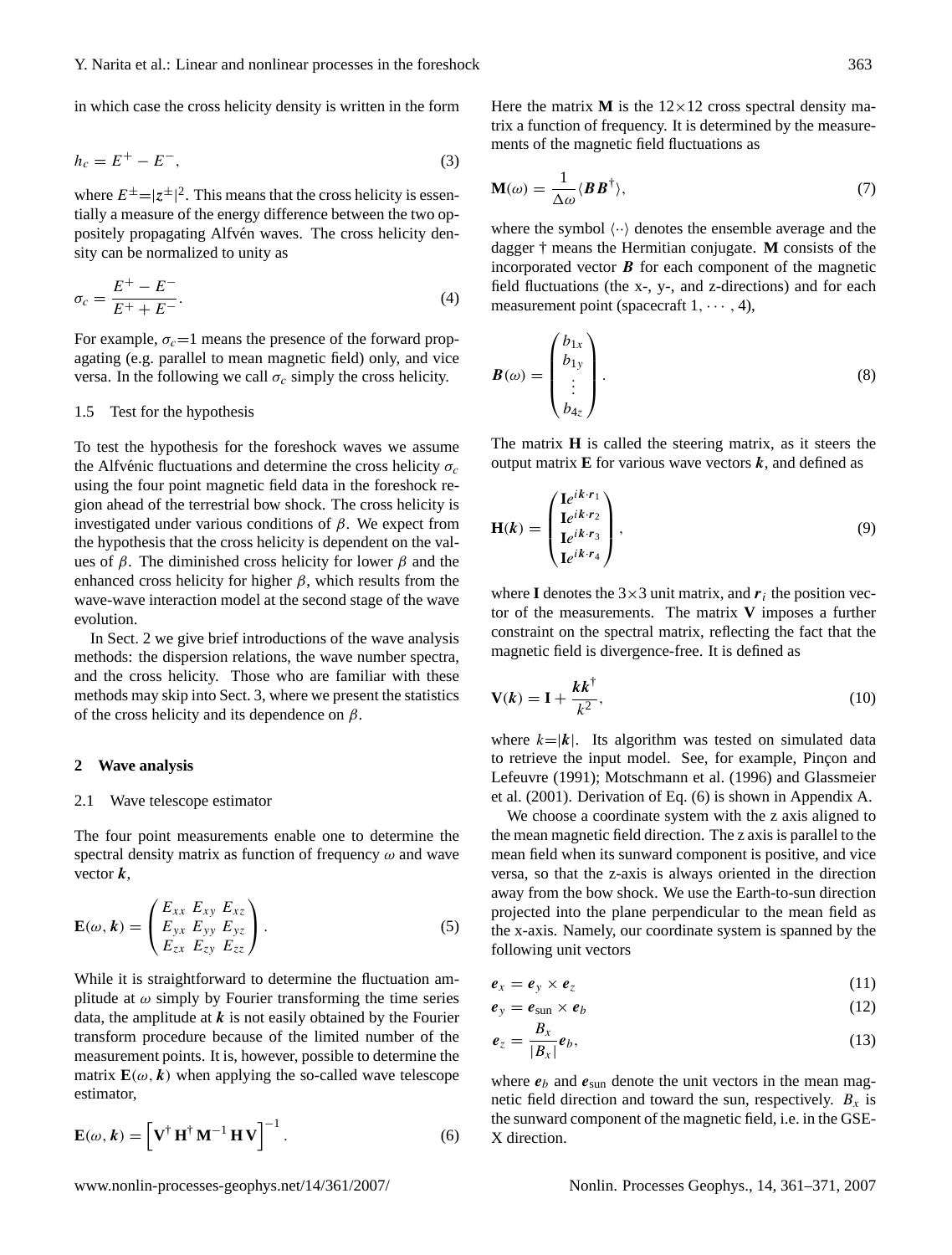Table 1. The ion beta, the Alfvén Mach number, the mean magnetic field strength, and the plasma density.

| Case | $\beta_i$ | $M_A$            |       | $B_0(nT)$ $n_0$ (cm <sup>-3</sup> ) |
|------|-----------|------------------|-------|-------------------------------------|
| A    |           | $0.29$ 5.05 6.64 |       | 5.88                                |
| B    | 0.22.     | 4.19             | 10.23 | 6.05                                |
| C    | 2.02      | 4.83             | 8.02  | 1.98                                |

## 2.2 Dispersion relations

One of the useful applications of the wave telescope estimator is to determine the dispersion relations from the observations. We compute the total wave power  $e(\omega, k)$  by taking trace of the matrix **E**,

$$
e(\omega, k) = \text{tr}\,\mathbf{E}.\tag{14}
$$

We investigate the total wave power  $e$  at various frequencies (in the spacecraft frame of reference) and wave vectors, and identify the pairs of the frequency and the wave vector which yield peaks in the total wave power. It is worthwhile to note that the wave telescope estimator assumes the fluctuations as a set of incoherent wave fields, and therefore it is subject to interference, for example, when two waves possess exactly the same frequency. The frequencies can be transformed from the spacecraft frame frequency  $\omega_{sc}$  to the plasma rest frame frequency  $\omega_{re}$  (co-moving with the plasma bulk flow) using the Doppler relation  $\omega_{re} = \omega_{sc} - k \cdot V_0$ , when k is determined by the wave telescope method and  $V_0$  (the mean flow velocity vector) is known.

We apply the dispersion analysis to the measurements provided by the four Cluster spacecraft [\(Escoubet et al.,](#page-9-1) [2001\)](#page-9-1). The magnetic field measurements of the FGM instrument [\(Balogh et al.,](#page-9-2) [2001\)](#page-9-2) are used to determine the pairs of the frequency and the wave vector, and the ion measurements of the CIS-HIA instrument (Rème et al., [2001\)](#page-10-17) are used to determine the mean flow velocity. Various kinds of curves of the dispersion relations are identified in the foreshock region by this analysis. Figure 1 displays three distinct cases of the dispersion curves for the field-aligned wave numbers,  $\omega_{re}(k_z)$ . Hereafter  $\omega_{re}$  is normalized to the proton cyclotron frequency  $\Omega_p$ , and  $k_z$  is normalized to the ion inertial wave number  $\Omega_p/V_A$ . The Alfvén speed is determined by the magnetic field and the ion measurements for each time interval. Table 1 summarizes the plasma and magnetic field parameters for the three cases: the ion beta  $\beta_i$  (assuming protons); the Alfvén Mach number  $M_A$ ; the mean magnetic field strength  $B_0$ ; and the plasma density  $n_0$ .

In the case A (16 February 2002, 07:00–07:30 UT) almost all of the waves are identified in the direction away from the shock. Only few waves propagate in the opposite direction at very low frequencies ( $\omega_{re} \simeq 0$ ). The dispersion branch starts at  $(\omega_{re}, k_z)$ =(0, 0) and extends solely in the anti-parallel direction, keeping the phase speed almost at the Alfvén speed  $v_A$  at low frequencies,  $ω_{re}/k_z\simeq v_A$ . At  $ω_{re} \sim 0.5$  the dispersion branch starts to be bent and deviates from the linear branch toward higher frequencies. This is characteristic to the low frequency part of the magnetosonic/whistler waves.

The case B (27 April 2002, 02:00–02:30 UT) exhibits waves that are counter-propagating at low frequencies. Most of the identified waves propagate in the  $+z$  direction at various frequencies ( $\omega_{re} \leq 3$ ), but some waves propagate in the opposite direction at low frequencies ( $\omega_{re} \leq 0.4$ ). The dispersion branch in the  $+z$  direction, can be approximated by a straight line (linear dispersion relation), but the phase speed does not agree with the Alfvén speed ( $\omega_{re} \ge k_z v_A$ ). In the  $-z$ direction it is not clear if the waves follow any dispersion relation, since only few waves are identified.

The case C (6 March 2002, 00:30–01:00 UT) exhibits an example of the enhanced counter-propagating waves. Compared to the case B, the identified waves look rather scattered in the dispersion diagram. One branch starts at  $(\omega_{re}, k_z) \simeq (0, 0)$  and extends in the  $+z$  direction to  $(\omega_{re}, k_z) = (3, -1.5)$ , while the branch in the  $-z$  direction stops at  $\omega_{re} \approx 1.5$ . The scatter in the dispersion diagram makes it difficult to identify the dispersion relation, but roughly speaking, the waves follow the magnetosonic/whistler branch.

## 2.3 Wave number spectra

The second application of the wave telescope estimator is the wave number spectra (energy spectra in the wave number domain). We determine two kinds of wave number spectra:  $E^+(k_z)$  and  $E^-(k_z)$ . They represent the energy for the Alfvénic fluctuations propagating along the magnetic field away from the shock  $(E^+)$ , and toward the shock  $(E^-)$ , respectively, and are determined as follows.

$$
E^{+}(k_{z}) = \frac{\alpha}{\Delta k} \int d\omega_{re} \left[ E_{xx}(\omega_{re}, k_{z}) + E_{yy}(\omega_{re}, k_{z}) \right]
$$
 (15)  

$$
E^{-}(k_{z}) = \frac{\alpha}{\Delta k} \int d\omega_{re} \left[ E_{xx}(\omega_{re}, -k_{z}) + E_{yy}(\omega_{re}, -k_{z}) \right],
$$
 (16)

where the integration is made over the frequency in the plasma rest frame.

In the wave telescope procedure each elements of the matrix  $E_{ij}(\omega, \mathbf{k})$  is given in unit of nT<sup>2</sup>/Hz, which originates in the cross spectral density matrix **M** in the frequency domain. The integration in the above equations provides the spectra in units of the squared amplitude  $(nT^2)$ , and then it is divided by  $\Delta k$  to transform the unit from the squared amplitude to  $nT<sup>2</sup>$  km. We use an equidistant grid in the logarithmic scale of the wave number, which results in a scaling law  $\Delta k \propto k$ . The factor  $\alpha$  scales the wave number spectrum such that it yields the variance (which is the mean squared amplitude) of the magnetic field fluctuations when integrated over the wave number domain. We use the magnetic field variance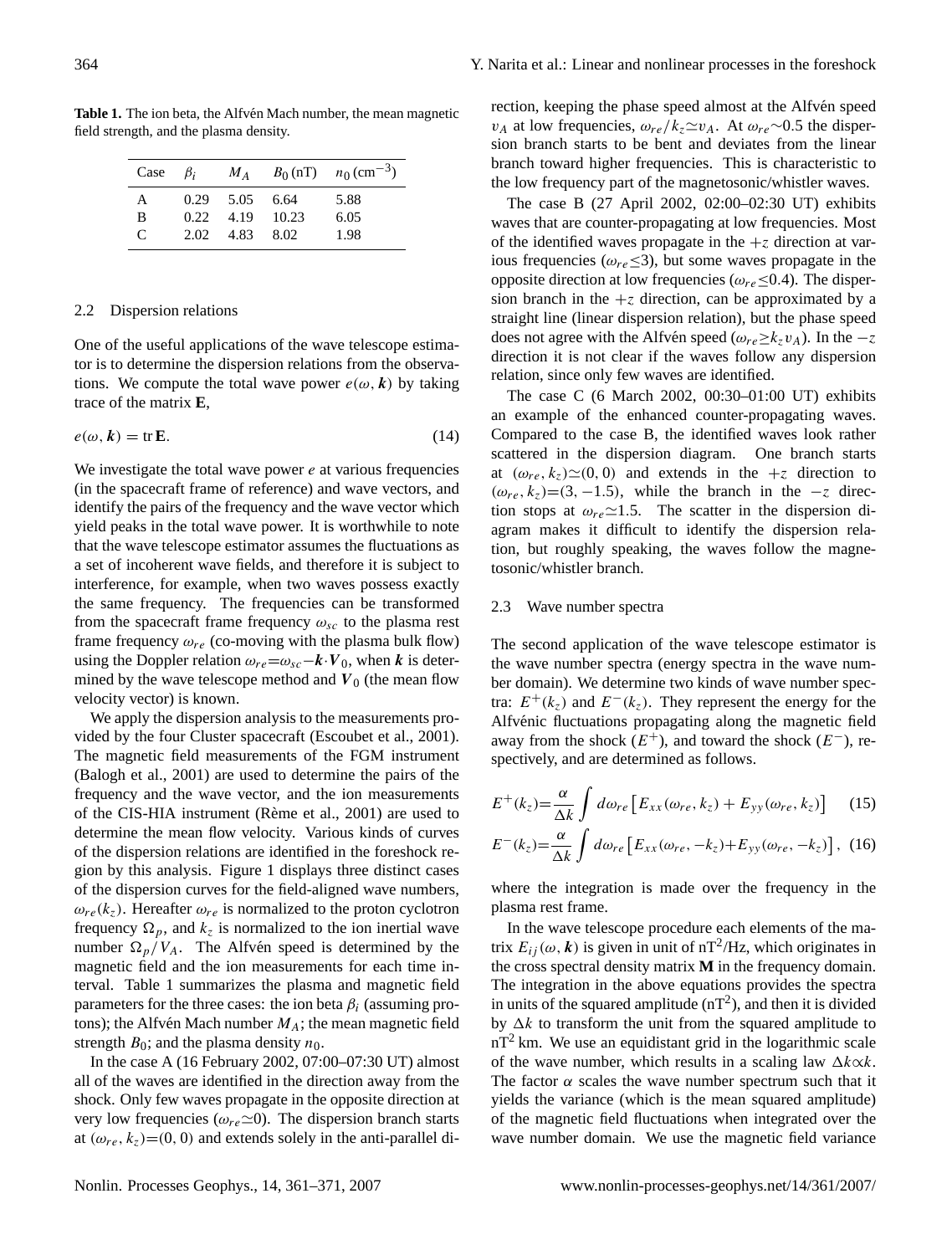

Fig. 1. Wave frequencies in the plasma rest frame and wave numbers aligned to the mean magnetic field. The  $+z$  direction is away from the shock toward upstream.

in the time domain for the normalization, assuming that the fluctuations are homogeneous.

The wave number spectra for the three cases A, B, and C are displayed in Fig. 2. The wave numbers are scaled



Fig. 2. Energy spectra of the Alfvénic fluctuations in the wave number domain for the wave number away from the shock (solid curve) and for the wave number toward the shock (dotted curve).

to the ion inertial wave number and the energy spectra are scaled to  $E_0 = B_0^2 V_A / \Omega_p$  (the squared mean magnetic field strength divided by the ion inertial wave number). Qualitatively the three wave number spectra exhibit common features, while they are quantitatively different from one another. There are two characteristics that are common. One is that  $E^+$  (solid line) is always greater than  $E^-$  (dotted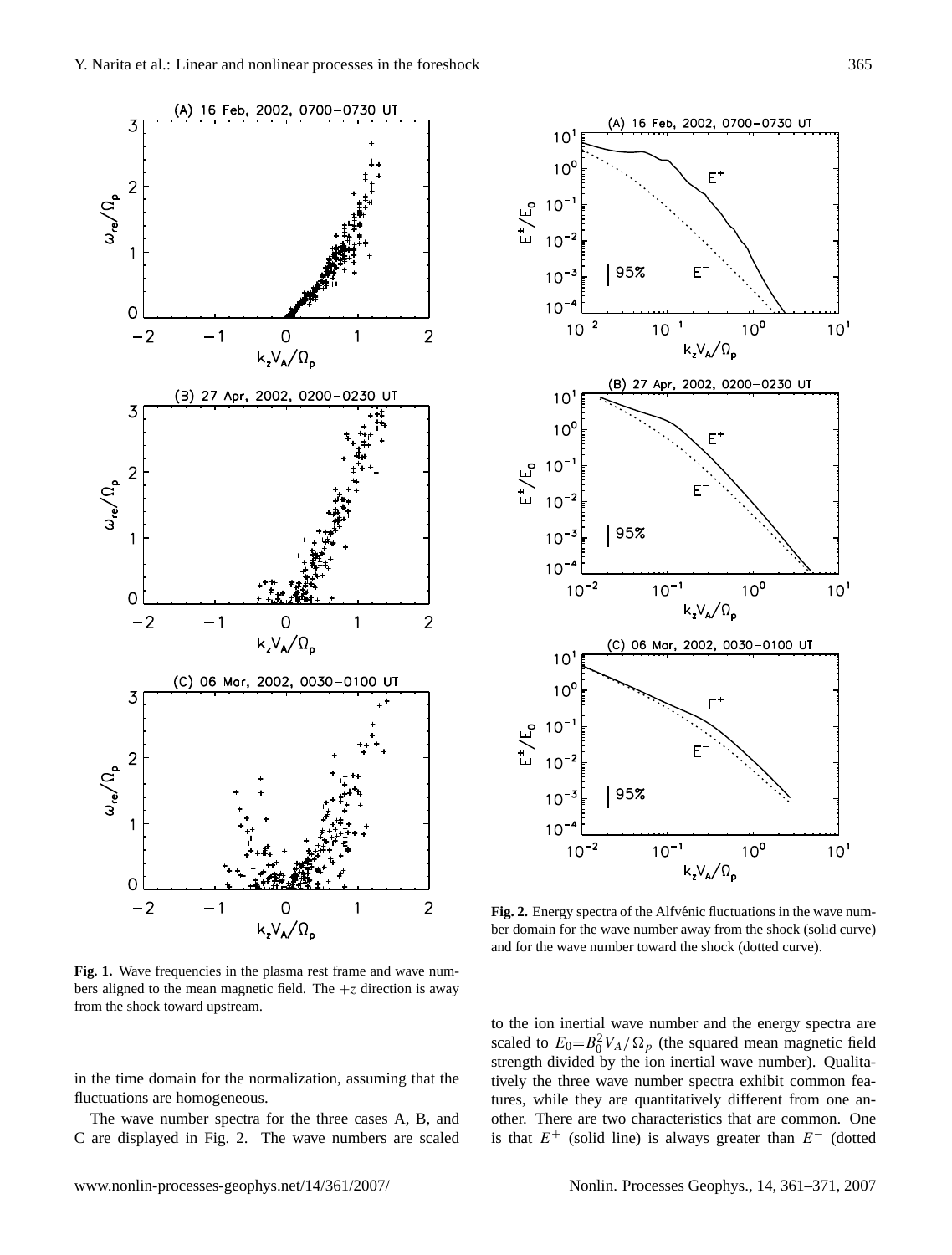

**Fig. 3.** Energy spectra of the magnetic field fluctuations perpendicular to the mean field in the frequency domain.

line), that is the foreshock fluctuations contain more energy in the waves propagating away from the shock than that for the waves toward the shock. Another point is that the spectra exhibit humps which are an indication of the energy injection. The humps can be seen only in  $E^+$ , while  $E^-$  shows only monotonously decaying curves toward the larger wave numbers. The injection scale is, however, slightly different from case to case. It becomes shifted gradually toward the larger wave numbers from the case A to the case C. A closer inspection yields the values of the normalized wave numbers for the injection scales:  $k_z \approx 0.05-0.1$  (case A); 0.1–0.2 (case B); and 0.3 (case C). The difference between  $E^+$  and  $E^-$  becomes also smaller from the case A to the case C.

## Frequency spectra

For comparison, frequency spectra for the three events are displayed in Fig. 3, where the wave power for the magnetic field fluctuation perpendicular to the mean field  $P_{\perp}$  is scaled using  $P_0 = 2\pi B_0^2 V_A / V_0 \Omega_p$  and the spacecraft frame frequency is scaled to the proton cyclotron frequency. It is important to note that one cannot distinguish between  $E^+$ and  $E^-$  from the magnetic field measurements only in the frequency spectra. Of course, the frequency spectra can be determined using the Elsässer variables, but still one cannot reach smaller scales due to the limited sampling rate for the particle measurements, which is typically the time scale of the spacecraft spin, a few seconds. The frequency spectra exhibit more or less resemblance to the wave number spectra. But this is not surprising, as the solar wind streams at the supersonic and super-Alfvénic speed and the spatial structures are recorded as the temporal variations by the spacecraft. However, the frequency spectra exhibit spikes on various scales. Some are small scale, sharp spikes and some are large scale, blunt spectral hump. Generally speaking, it is difficult to identify the energy injection scale and the powerlaw decay of the spectra unambiguously.

## 2.4 Dimensionless cross helicity

The third application of the wave telescope estimator is the dimensionless cross helicity  $\sigma_c$ . We apply the two energy spectra  $E^+$  and  $E^-$  as determined in Eqs. (15) and (16) to the Eq. (4). In our coordinate system  $E^+$  denotes the waves propagating away from the shock, hence  $\sigma_c=1$  means that all the Alfvénic fluctuation energy represents waves propagating in this direction.

The cross helicity for the three cases are displayed in Fig. 4, which reinterprets the difference between the two spectra  $E^+$  and  $E^-$  in Fig. 3. The cross helicity is positive at various wave numbers in all three cases. The case A exhibits an increase of the cross helicity from 0.2 to 0.9 toward the wave number  $k_z \approx 0.1$ . The largest values is kept at  $\sigma_c \approx 0.9$  for the wave numbers  $0.1 < k_z < 1$ , and falls into  $\sigma_c \approx 0.3$  on the smaller scales (k<sub>z</sub>>1). The case B exhibits a moderate peak in the cross helicity at  $\sigma_c \approx 0.5$  at the wave number  $k_z \approx 0.1$ , and the case C exhibits an even more moderate peak at  $\sigma_c \approx 0.4$  at the wave number  $k_z \approx 0.3$ . It is interesting to note that the information in the dispersion curves displayed in Fig. 1 is also stored in the cross helicity. The more counter-propagating waves are present in the  $-z$  direction in the dispersion diagram, the smaller the cross helicity becomes. The wave numbers yielding the peaks in the cross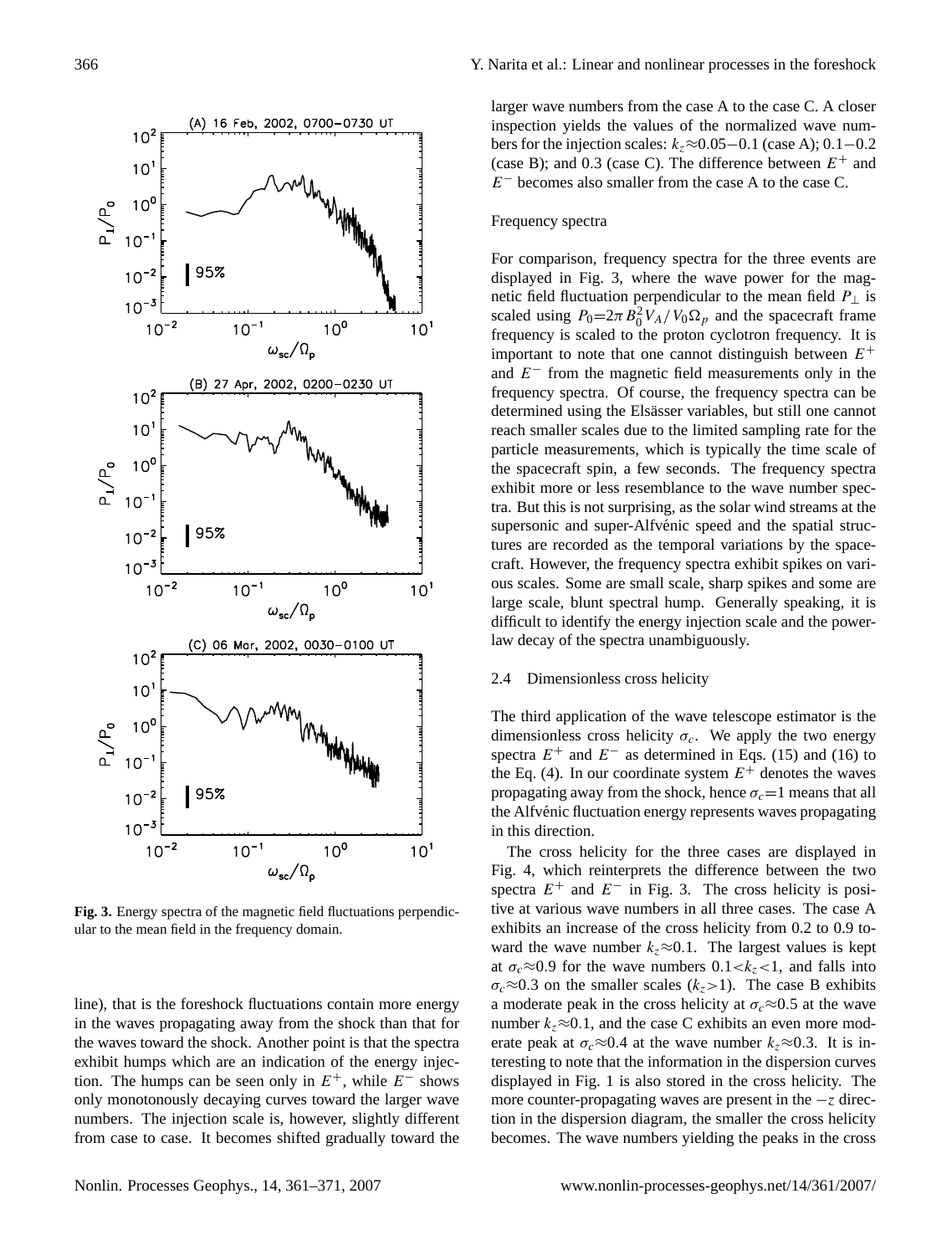helicity also agrees with the energy injection scale obtained in the previous section.

## **3 Statistical study**

## 3.1 Event selection

The dimensionless cross helicity  $\sigma_c$  is investigated for various time intervals of the observations in the foreshock region. Following criteria are imposed to select the time intervals for the foreshock wave observations: (1) mission phase with the smallest inter-spacecraft distance, 100 km, to resolve as smallest wavelengths as possible (February to May 2002), (2) existence of supra-thermal ion populations, namely backstreaming ions in addition to the solar wind ion population, (3) enhanced level of magnetic field fluctuations. We select the time intervals with the fluctuating energy more than 30% of the mean field energy,

$$
\left\langle \frac{|\delta B_x|^2 + |\delta B_y|^2 + |\delta B_z|^2}{B_0^2} \right\rangle^{1/2} \ge 0.3,
$$
\n(17)

where  $\delta B_x$ ,  $\delta B_y$ , and  $\delta B_z$  denote the three components of the fluctuating magnetic field, and  $B_0$  denotes the mean magnetic field strength. The mean field is defined by averaging the field strength  $\mathbf{B}_0 = \langle \mathbf{B} \rangle$  so that  $\mathbf{B}_0$  can be treated as a uniform constant vector for each 30 min interval. The ion measurements of the CIS-HIA instrument are used in step (2). As a result we obtain 32 intervals for the statistical study.

#### 3.2 Distribution of cross helicity

Figure 5 displays the superposed cross helicity for all the events. As the three case studies show in the previous section, the cross helicity is positive at various wave numbers. Statistically the foreshock is indeed dominated by the waves propagating away from the shock. On the largest scale ( $k_z \sim 0.01$ , where  $k_z$  is normalized to the ion inertial scale) the cross helicity approaches to zero. At the wave numbers  $k_z \sim 0.1$  the cross helicity reaches its maximum, but the distribution of the maximum cross helicity ranges from almost zero to almost unity. On the smaller scales  $(k_z>1)$  the cross helicity is diminished. We estimate the injection scale of the cross helicity for the wave numbers yielding the maximum cross helicity. Figure 6 displays the histogram of the peak wave numbers on the logarithmic scale, and the distribution peaks at about  $\log_{10}(k_z)=-1$ , namely  $k_z=0.1$ . This value agrees well with the typical wave numbers for the maximum growth rate of the right-hand resonant instability [\(Gary,](#page-10-3) [1993\)](#page-10-3) and also justifies the first part of our hypothesis. The reason for the decrease of the cross helicity on the smaller scales is not clear. It may mean the dissipation of the forward propagating waves or it may come from the wave-wave interactions.



**Fig. 4.** Dimensionless cross helicity in the wave number domain. Positive cross helicity means dominance of Alfvén waves propagating away from the shock.

#### 3.3 Relation to  $\beta$

Finally we are ready to study the relation between the cross helicity and the plasma parameter  $\beta$ . We use the density and the temperature data obtained by the ion instrument (CIS-HIA) to determine the ion beta,  $\beta_i$ . We investigate three kinds of the cross helicity under various conditions of the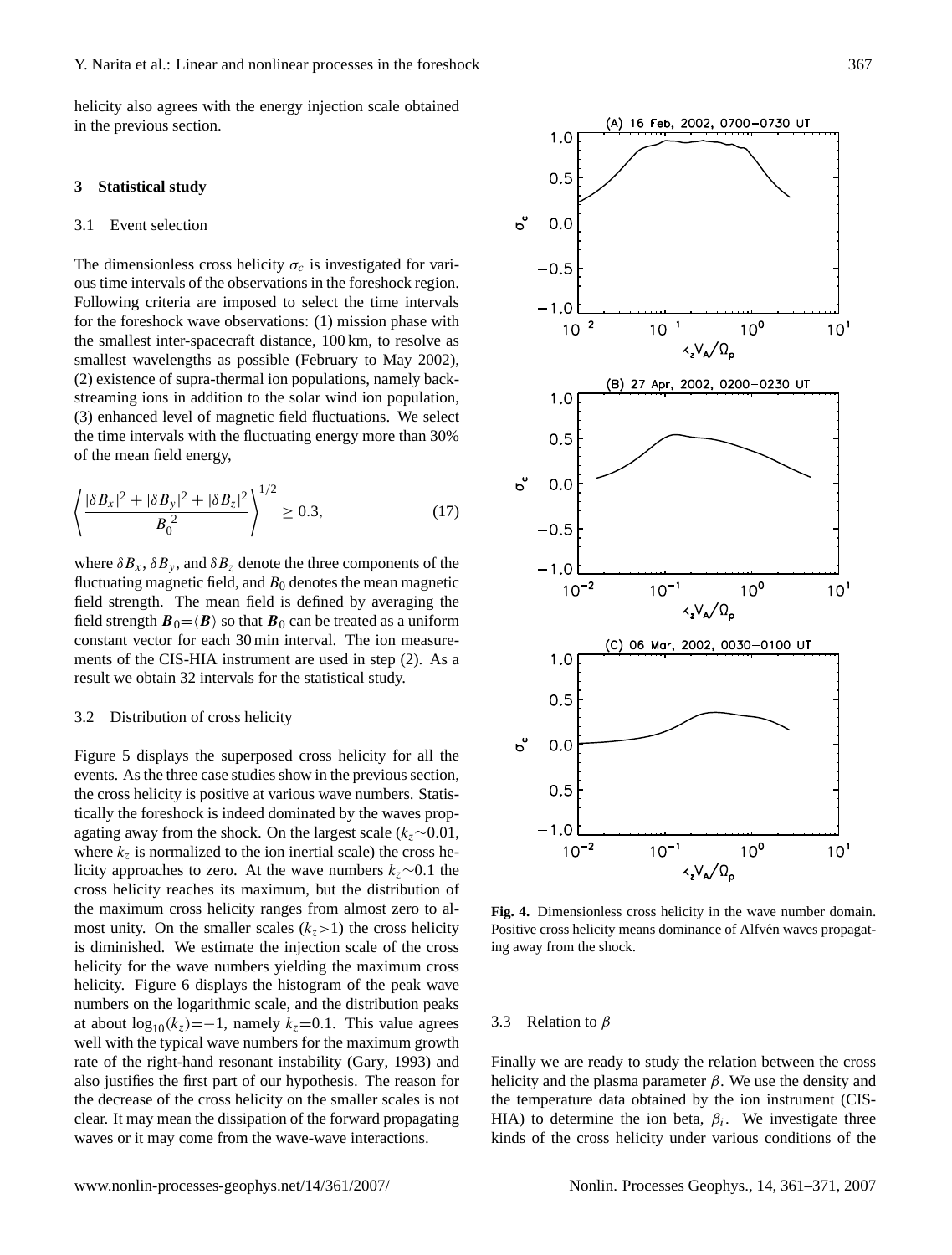

**Fig. 5.** Superposed plot of dimensionless cross helicity in the wave number domain.



**Fig. 6.** Histogram of wave numbers corresponding to maximum cross helicity.

 $\beta_i$ : the maximum cross helicity, the large scale mean, and the small scale mean. Concluding the result first of all, none of them exhibit a clear relation to  $\beta_i$ . The maximum cross helicity varies from 0.1 to 0.9, while  $\beta_i$  varies from 0.3 to 6. The maximum cross helicity is distributed relatively uniformly over  $\beta_i$  (Fig. 7). When averaged over the larger scales (0.01  $\lt k_z \lt 0.1$ ), the cross helicity exhibits the values between 0 and 0.5, and it is distributed again relatively uniformly over  $\beta_i$  (Fig. 8a). The cross helicity averaged over the smaller scales  $(k_z>1)$  also displays a relatively flat distribution over  $\beta_i$ , though the cross helicity is more concentrated around  $\sigma_c \approx 0.2$  (Fig. 8b).

For comparison, Fig. 9 displays schematically the regimes of the three instabilities (the right-hand resonant instability, the decay and the modulational instabilities) expected in our hypothesis. The ion/ion right-hand resonant instability is a driver of the primary waves and we expect its presence at



**Fig. 7.** Maximum cross helicity plotted versus  $\beta_i$ . The horizontal bars in gray represent the error of  $\beta_i$  (standard deviation).

various values of β. On the other hand, the decay and the modulational instabilities are dependent on  $\beta$ . The decay instability prefers the low  $\beta$  condition, and produces counterpropagating waves (backward to the parent wave direction), which reduces the cross helicity. The modulational instability produces prefers the high  $\beta$  condition and produces waves propagating only in the forward direction. The sketch shows the regime of the right-hand resonant instability at the enhanced cross helicity ( $\sigma_c \sim 1$ ) regardless of the magnitude of  $\beta$ . The sketch also exhibit the decay instability at the reduced cross helicity ( $\sigma_c \sim 0$ ) and low  $\beta$  (smaller than unity), and the modulational instability at enhanced cross elicits and high  $\beta$ (larger than unity).

It is true that some events shown in Figs. 7, 8a, and 8b agree with the expectations, for example, the distribution of the maximum cross helicity (Fig. 7) qualitatively overlaps with the regime for the right-hand resonant instability, but some of the events deviate from the expectation for the decay and the modulational instabilities. The hypothesis with the decay and the modulational instabilities seems to fail in our study.

## **4 Discussion**

#### 4.1 Right-hand resonant instability

The result that the maximum cross helicity is always on the positive side suggests that the primary waves propagate in the direction away from the shock. This excludes the ion/ion non-resonant mode for the most likely source of the foreshock waves, since this mode excites the waves in the opposite direction to the ion beam (i.e. toward the shock). Furthermore, the dispersion relations in Fig. 1 prefers the right-hand mode, as the dispersion branch is connected beyond the ion cyclotron frequency and the curves of the dispersion relation are reminiscent of the magnetosonic/whistler mode. This justifies the first stage of our hypothesis that the right-hand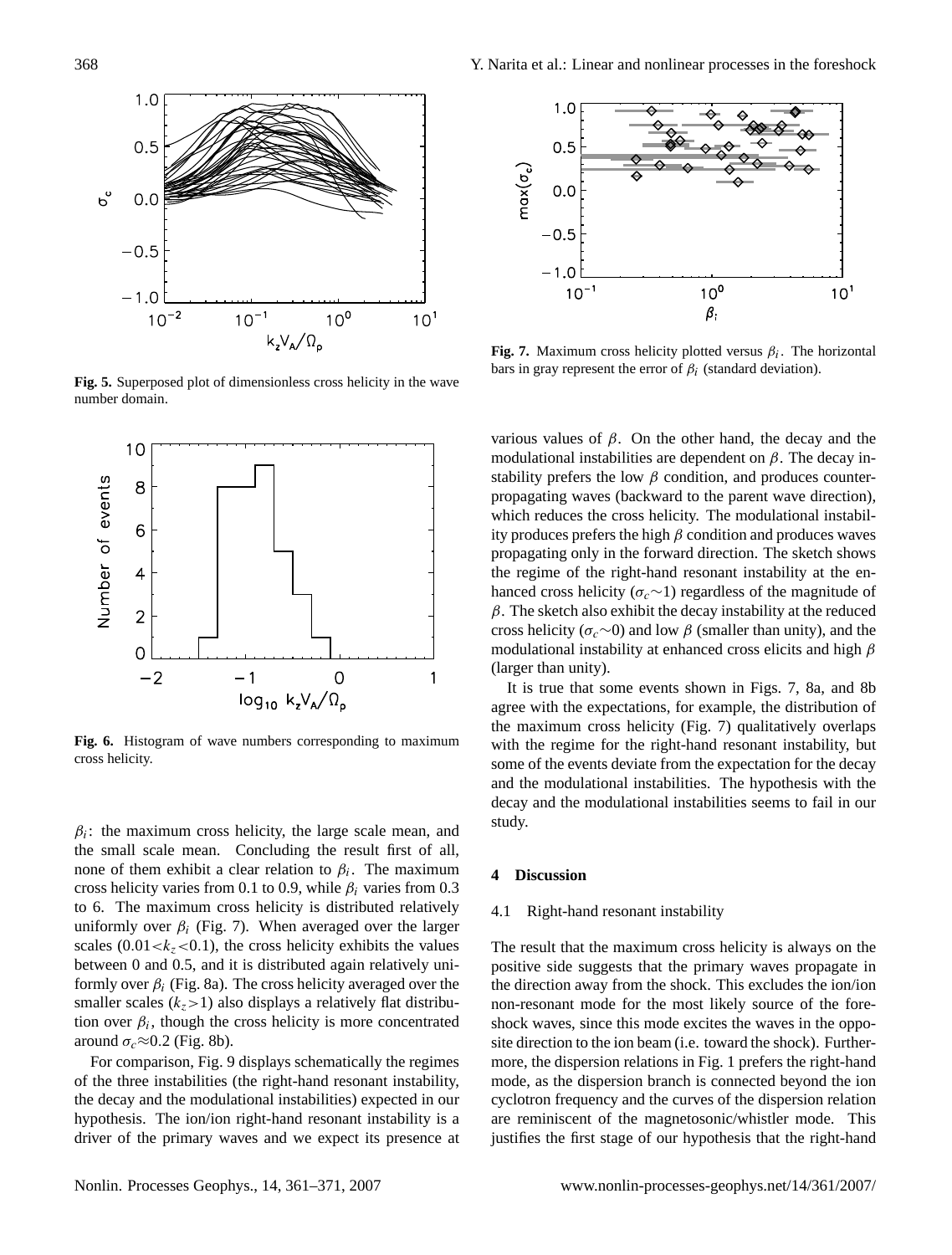

**Fig. 8.** Cross helicity averaged over the large scales  $(k_zV_A/\Omega_p<0.1$ , top panel) and over the small scales  $(k_zV_A/\Omega_p>1$ , bottom panel).

resonant instability is the most likely source for the primary waves.

#### 4.2 Parametric instabilities

It is interesting that the cross helicity is almost arbitrary between 0 and 1 at various values of  $\beta_i$ . This cannot be explained by a simple picture of the parametric instabilities as proposed in the hypothesis. [Spangler et al.](#page-10-18) [\(1997\)](#page-10-18) argue on the basis of the frequency spectra that the evidence for the decay instability was only rarely present, but be present when the theoretical growth rate is high. Therefore it is not decided yet if the parametric instability really occurs in the foreshock, but here we summarize possible explanations about the reason why the parametric instability model fails.

(1) The  $\beta$ -dependence is altered if kinetic effects are included [\(Mjølhus and Wyller,](#page-10-19) [1988;](#page-10-19) [Spangler,](#page-10-20) [1989;](#page-10-20) [Vasquez,](#page-10-21) [1995;](#page-10-21) [Araneda,](#page-9-3) [1998;](#page-9-3) [Bugnon et al.,](#page-9-4) [2004;](#page-9-4) [Nariyuki and](#page-10-22) [Hada,](#page-10-22) [2006b\)](#page-10-22). For example, [Vasquez](#page-10-21) [\(1995\)](#page-10-21) argues that the right-hand polarized wave is also subject to the decay instability even in the high- $\beta$  regime. (2) The existence of broadband waves or inhomogeneity of the background medium



**Fig. 9.** Regimes of three instabilities expected in the hypothesis.

may be important as well. A different kind of instability process may exist when the parent wave is not monochromatic but a mixture of side-band waves [\(Nariyuki and Hada,](#page-10-23) [2007\)](#page-10-23). (3) While the models of the parametric instabilities are usually discussed in the one-dimensional context (e.g. variations only in the x-direction), the waves may be unstable in the y-, or z-directions like wave refraction [\(Mjølhus and Hada,](#page-10-24) [1990;](#page-10-24) [Vinaz and Goldstein,](#page-10-25) [1991;](#page-10-25) [Laveder et al.,](#page-10-26) [2002\)](#page-10-26). (4) In the present paper we used only the ion measurements for estimating  $\beta$ . The ratio of the electron to the proton temperature is, however, typically between 1 and 4 in the solar wind [\(Newbury et al.,](#page-10-27) [1998\)](#page-10-27), thus inclusion of the electron temperature effect could increases the estimated values of  $\beta$ . (5) Steepened waves or even discontinuities such as shocklets may have been decomposed into forward and backward waves. In this picture the number of the steepened wave is more important than the the parametric instabilities. (6) Furthermore, the waves that already exist in the solar wind should be taken into account. For example, the Alfven waves coming from the sun may have been counted in our study, which results in a smaller value of the cross helicity. From this point of view, the foreshock observations should be further classified into the fast and the slow solar wind intervals.

Our study is based on the second order moments such as the energy and the cross helicity. It is worthwhile to note that the direct evidence of the parametric instabilities can be achieved only by determining higher order moments, e.g. 3 wave field correlation at different frequencies and wave numbers is able to examine the three wave interaction process [\(Dudok de Wit et al.,](#page-9-5) [1999\)](#page-9-5). This kind of analysis method is currently developed to apply to the multi-point measurements.

Also, one needs to identify on what scales the dissipation effect is operating, as both the backward propagating waves and the dissipation of the forward propagating waves tend to reduce the cross helicity, For this purpose, careful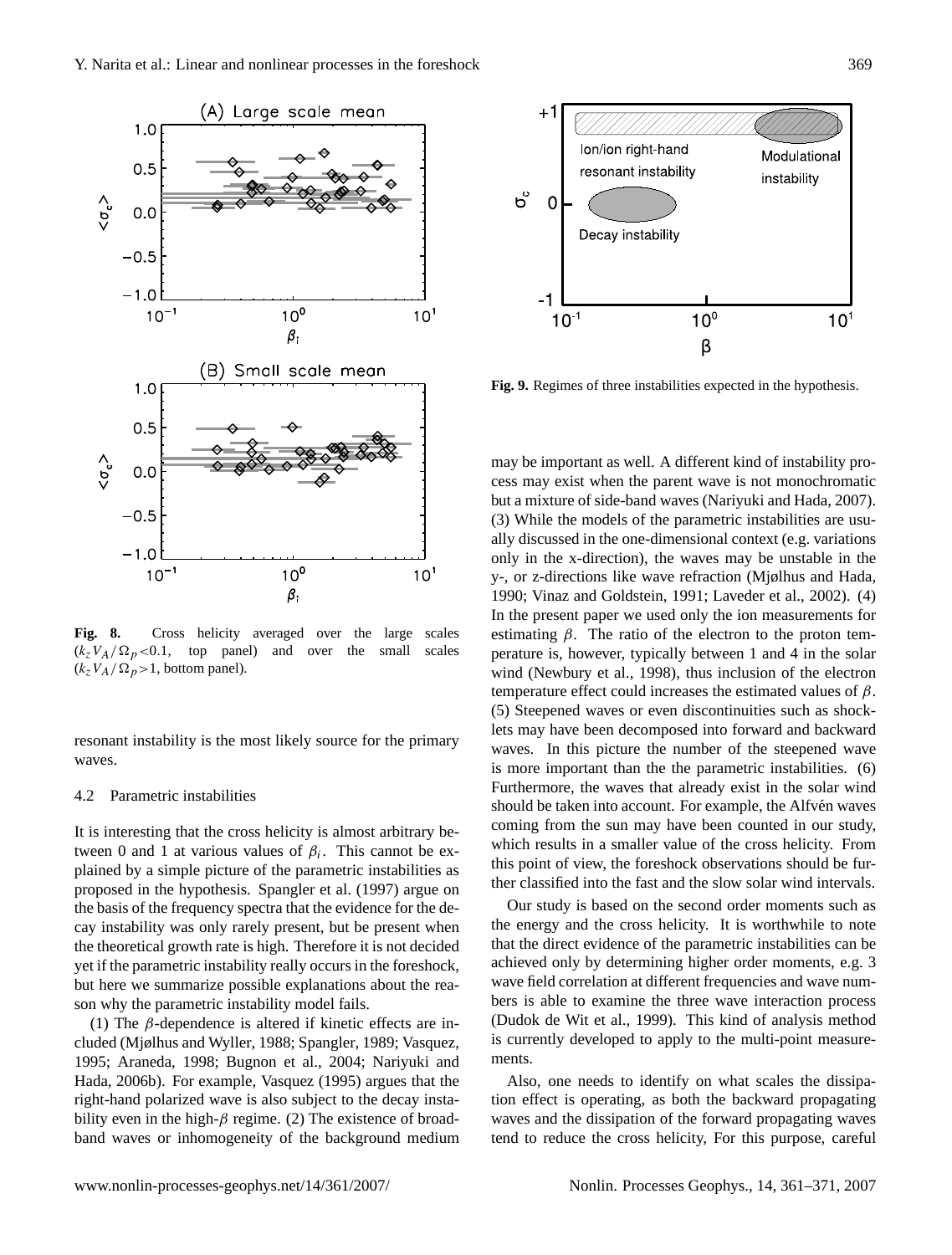investigations of the energy spectra both in the frequency and in the wave number domain would be of some help. Thanks to the recent instrumentation providing high time resolution in the field measurements, the dissipation of the energy should be visible in the frequency spectra, but one cannot obtain the exact spatial scales. But combining the frequency and the wave number spectra would enable one to determine the dissipation scales.

## **5 Conclusions**

We have used data analysis from 32 Cluster crossings of the foreshock to show that there are a variety of wave populations in the foreshock. Some propagate in the direction of the ion beam away from the shock, and some propagate in the opposite direction. Also some waves follow the dispersion branch for the magnetosonic/whistler mode, and some deviate from the dispersion branch. The first stage of the foreshock wave evolution is realized by the ion/ion right-hand resonant instability. The ion beams originating in the specular particle reflection are indeed the ultimate source for the foreshock wave. However, it is not clear what really happens at the second stage. The origin of of the backward propagating waves is still an unsolved problem. Nevertheless, The higher order statistics will be a powerful tool to identify the wave-wave interactions, where the frequency and the wave number resonance conditions can be directly investigated.

# **Appendix A**

#### **Derivation of Eq. (6)**

We consider a constrained optimization problem minimizing the cost matrix

$$
\mathbf{C} = \mathbf{W}^{\dagger} \mathbf{M} \mathbf{W} + \lambda \left( \mathbf{W}^{\dagger} \mathbf{H} - \mathbf{I} \right). \tag{A1}
$$

The first term on the right-hand side denotes the cross spectral density matrix **E** in the frequency and the wave number domain, and the second term denotes a constraint. **M** is the cross spectral density matrix for all the measured variables at frequency  $\omega$ 

$$
\mathbf{M}(\omega) = \frac{1}{\Delta \omega} \begin{pmatrix} \langle b_{1x} b_{1x}^* \rangle & \langle b_{1x} b_{1y}^* \rangle & \cdots & \langle b_{1x} b_{4z}^* \rangle \\ \langle b_{1y} b_{1x}^* \rangle & \langle b_{1y} b_{1y}^* \rangle \\ \vdots & \vdots & \ddots \\ \langle b_{4z} b_{1x}^* \rangle & \langle b_{4z} b_{4z}^* \rangle \end{pmatrix}
$$
(A2)

**W** is the weight matrix subject to

$$
\mathbf{W}^{\dagger}\mathbf{H} = \mathbf{I} \tag{A3}
$$

See Eq. [\(9\)](#page-2-1) for the definition of **H** (the steering matrix). This constraint imposes a unit gain of the wave amplitude for every pair of the frequency and the wave number, while the

weights are chosen to minimize the output from all other portions of the spectrum.  $\lambda$  is the Lagrangian multiplier  $\lambda$ .

This optimization problem can be solved analytically, yielding the weight matrix

$$
\mathbf{W}(\omega, k) = \frac{\mathbf{M}^{-1} \mathbf{H}}{\mathbf{H}^{\dagger} \mathbf{M}^{-1} \mathbf{H}}.
$$
 (A4)

Therefore **E** is given as

$$
\mathbf{E}(\omega, \mathbf{k}) = \mathbf{W}^{\dagger} \mathbf{M} \mathbf{W}
$$

$$
= \left[ \mathbf{H}^{\dagger} \mathbf{M}^{-1} \mathbf{H} \right]^{-1} \tag{A5}
$$

In addition, we put the second constraint for the divergencefree magnetic field, which results in the replacement

$$
\mathbf{H} \to \mathbf{HV},\tag{A6}
$$

where **V** is defined in Eq. [\(10\)](#page-2-2). This gives the estimator for the cross spectral density matrix as presented in Eq. (6).

*Acknowledgements.* This work is financially supported by the Federal Ministry for Education and Research (Bundesministerium für Bildung und Forschung) and the German Aerospace Center (Deutsches Zentrum für Luft- und Raumfahrt) under contract 50OC0103. YN thanks H. Rème and I. Dandouras for providing the CIS-HIA data, M. Hoshino and all the participants at the NLW6 meeting in Fukuoka, Japan.

Edited by: A. C. L. Chian Reviewed by: S. P. Gary and S. Spangler

## **References**

- <span id="page-9-3"></span>Araneda, J.: Parametric instabilities of parallel propagating Alfvén waves: Kinetic effects in the MHD-model, Phys. Scr. T75, 164– 168, 1998.
- <span id="page-9-2"></span>Balogh, A., Carr, C. M., Acuña, M. H., Dunlop, M. W., Beek, T. J., Brown, P., Fornaçon, K.-H., Georgescu, E., Glassmeier, K.-H., Harris, J., Musmann, G., Oddy, T., and Schwingenschuh, K.: The Cluster magnetic field investigation: overview of in-flight performance and initial results, Ann. Geophys., 19, 1207–1217, 2001,

[http://www.ann-geophys.net/19/1207/2001/.](http://www.ann-geophys.net/19/1207/2001/)

- <span id="page-9-4"></span>Bugnon, G., Passot, T., and Sulem, P. L.: Landau-fluid simulations of Alfvén-wave instabilities in a warm collisionless plasma, Nonlin. Processes Geophys., 11, 609–618, 2004, [http://www.nonlin-processes-geophys.net/11/609/2004/.](http://www.nonlin-processes-geophys.net/11/609/2004/)
- <span id="page-9-0"></span>Derby Jr., N. F.: Modulational instability of finite-amplitude, circularly polarized Alfvén waves, Astrophys. J., 224, 1013-1016, 1978.
- <span id="page-9-5"></span>Dudok de Wit, T., Krasnosel'skikh, V. V., Dunlop, M., and Lühr, H.: Identifying nonlinear wave interactions in plasmas using twopoint measurements: A case study of Short Large Amplitude Magnetic Structures (SLAMS), J. Geophys. Res. 104, 17 079– 17 090, 1999.
- <span id="page-9-1"></span>Escoubet, C. P., Fehringer, M., and Goldstein, M. L.: The Cluster mission, Ann. Geophys., 19, 1197–1200, 2001, [http://www.ann-geophys.net/19/1197/2001/.](http://www.ann-geophys.net/19/1197/2001/)